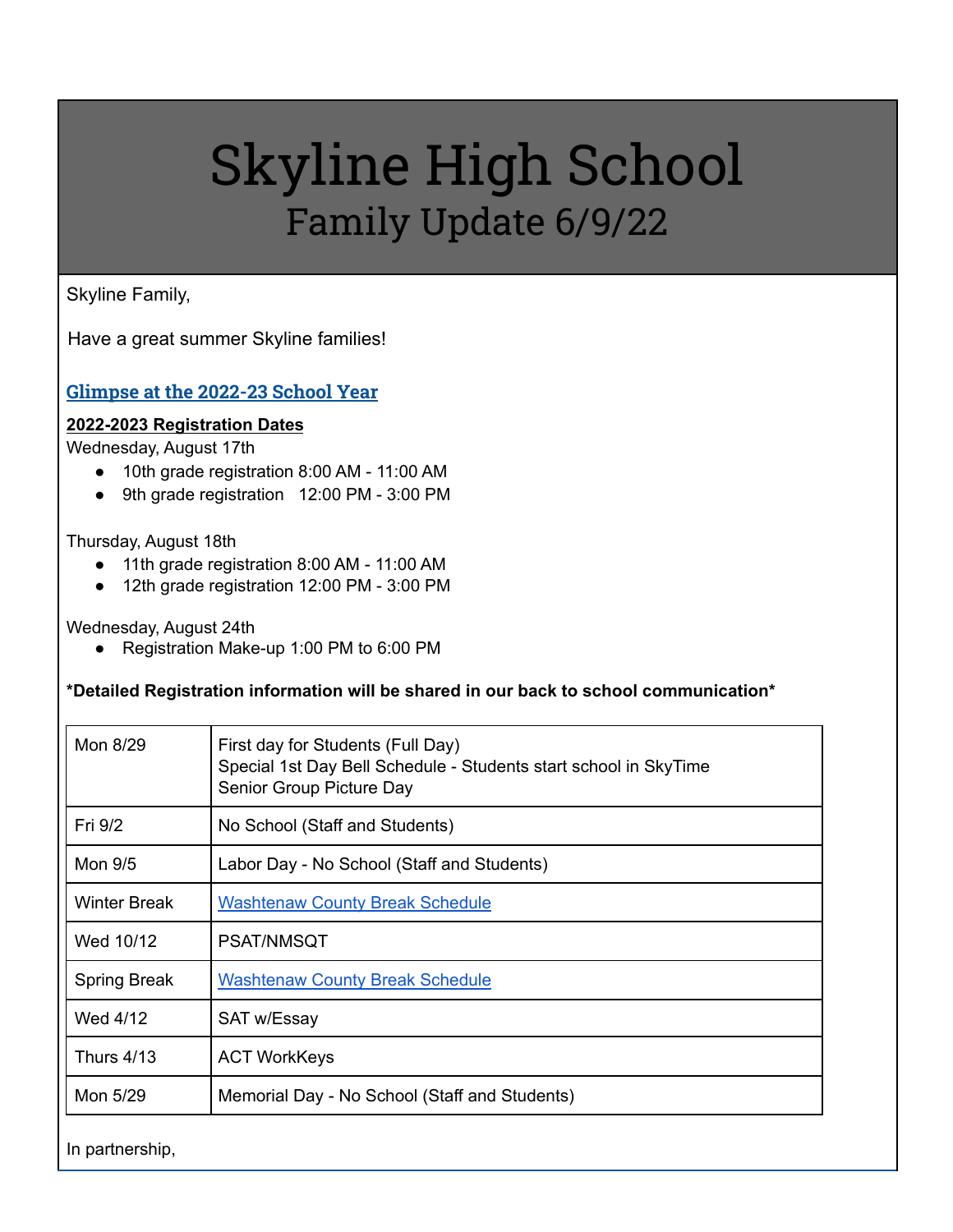#### **Table of Content Links**

Principal's Message

[Glimpse at the 2022-23 School Year](#page-0-0)

[We need your help to make our Therapy Dog dreams become a Therapy Dog reality!!!](#page-1-0)

**[Student Participation in City Parks Survey](#page-2-0)** 

[2022-23 Free & Reduced Lunch Information](#page-2-1)

**[Obligations](#page-2-2)** 

Spring/Summer Safety

**[Athletics Update](#page-2-3)** 

[Resources for Students and Families](#page-3-0)

[Go Eagles!](#page-3-1)

# <span id="page-1-0"></span>**We need your help to make our Therapy Dog dreams become a Therapy Dog reality!!!**

Over the past few years, we have noticed an increase in students suffering from social and emotional issues, including anxiety and depression. To help address these mental health concerns and to promote learning and development, Skyline plans to secure a therapy dog. **In order to accomplish this important goal, we are seeking donations to cover the cost of purchasing, training, and caring for a therapy dog.**

Our campaign goal is \$25,000 to purchase a dog, intensively train the dog for emotional support, and care for the dog. The intensive 6-month training program is \$15,000. Ongoing maintenance training and routine care for the dog such as food, supplies, veterinary care, grooming, etc. will also be covered by our fundraising program. Here is the link to the [Go](https://gofund.me/278f8949) [Fund](https://gofund.me/278f8949) Me to support this endeavor. Additionally, here is the [sponsorship](https://docs.google.com/document/d/1HCtQOMmlc9dk3hBt4aTu4A7lMr2LLs5dDpiwUK3A3Ac/edit?usp=sharing) letter with details for larger business and community sponsorships. We are also looking for veterinary and grooming care if anyone has any connections in the community for those resources. Please feel free to share these links far and wide to receive as much community support as possible.

We have secured a medium Goldendoodle from Windmere Kennels who will be born mid-late June. We plan to bring the dog into the school in early 2023.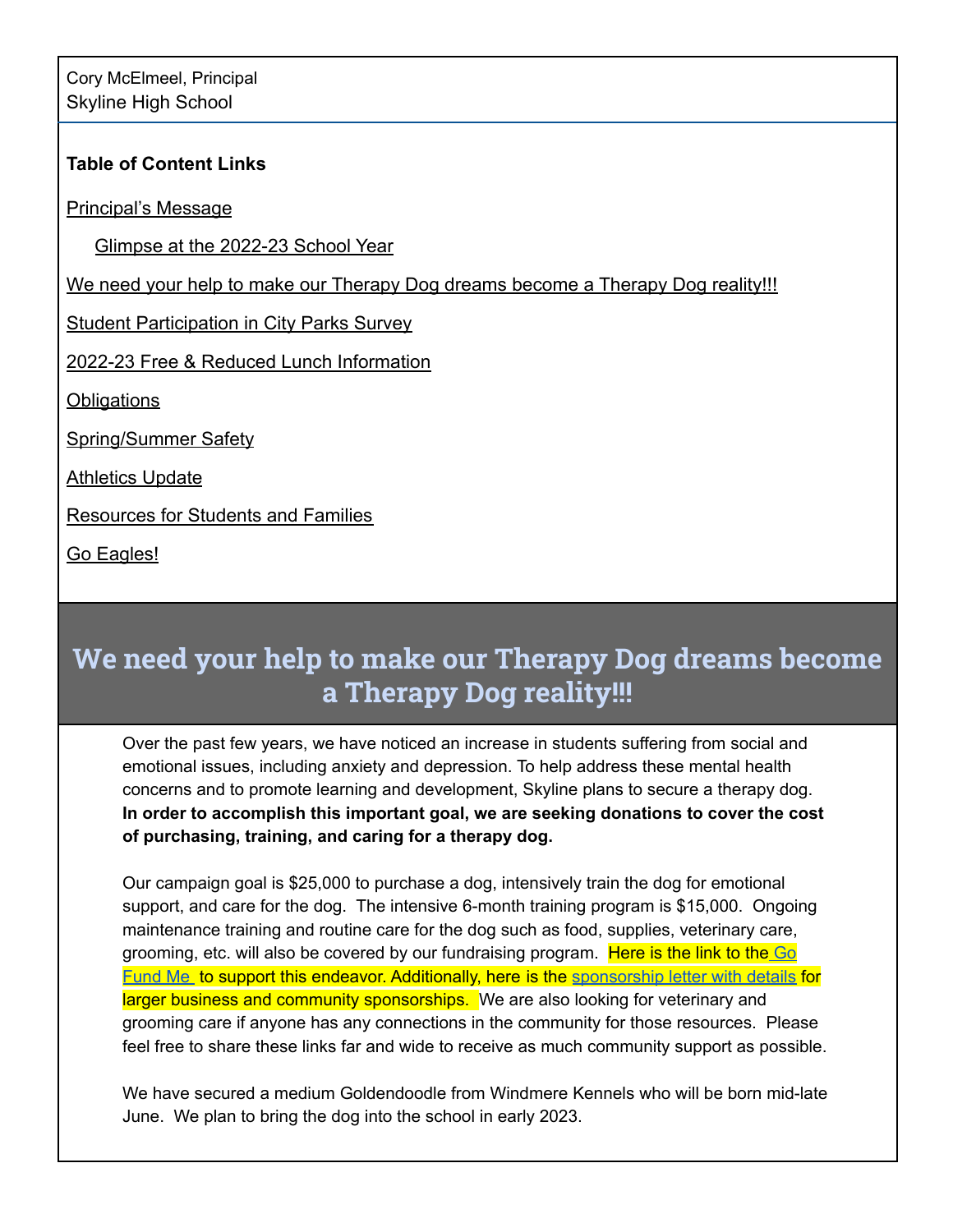### **Student Participation in City Parks Survey**

<span id="page-2-0"></span>The City Parks department is conducting their Parks, Recreation and Open Space (PROS) plan survey which helps provide community feedback on how they are doing and what people would like to see moving forward. They are trying to diversify our respondents, and are reaching out to specific groups. They are specifically looking for the youth voice. Encourage your children to share their thoughts!

Here is the link to the survey - [https://www.opentownhall.com/portals/116/Issue\\_11734](https://www.opentownhall.com/portals/116/Issue_11734)

### **2022-23 Free & Reduced Lunch Information**

<span id="page-2-1"></span>The federal free lunch program is ending in June. It is very important for families to apply for FRL for summer school and again in the fall. Please read:

[https://docs.google.com/document/d/1KFxTbviY6OhOpXG50clMqZjoNO\\_pxapsfbbDGXOGsiA/edit](https://docs.google.com/document/d/1KFxTbviY6OhOpXG50clMqZjoNO_pxapsfbbDGXOGsiA/edit?usp=sharing) [?usp=sharing](https://docs.google.com/document/d/1KFxTbviY6OhOpXG50clMqZjoNO_pxapsfbbDGXOGsiA/edit?usp=sharing)

## **Obligations**

<span id="page-2-2"></span>Within the next week you will be notified via email of student obligations. Obligations are items borrowed from the school that must be returned in order to register for classes or receive school issued items, such as books, calculators, fine arts/athletic equipment, etc. Any items that are not returned, families will be charged for. Any outstanding obligations will delay future registration and result in loss of privileges. Please begin locating text books, calculators, band and orchestra equipment, and/or athletic equipment. Underclassmen will not be returning their school issued technological device, please store this device safely over the summer as it will be used next school year.

If you have any questions upon receipt of your obligations please contact Patty Smith, Book Depository Manager, [smithpat@aaps.k12.mi.us](mailto:smithpat@aaps.k12.mi.us).

Obligations Return Window Monday, May 23rd- Tuesday, June 14th -Weekdays 8:00 am -3:00 pm, students may return items to the book depository. -The book depository is located on the first floor, A wing, A104.

## **Athletics Update**

<span id="page-2-3"></span>Congratulations to all of our Skyline teams this season. We had another great school year, from State Championships by the Field Hockey team, the boys swim team, Crew winning State Championships, volleyball making it the Championship game for the first time ever, to many district Championships. We are so proud of our Eagles and all the effort they put forth each and every day. Thank you to the parents and community for their support of Skyline Athletics and to our coaches the work countless hours to put the best team they can on the field, court, pool or track!! GoEagles!!